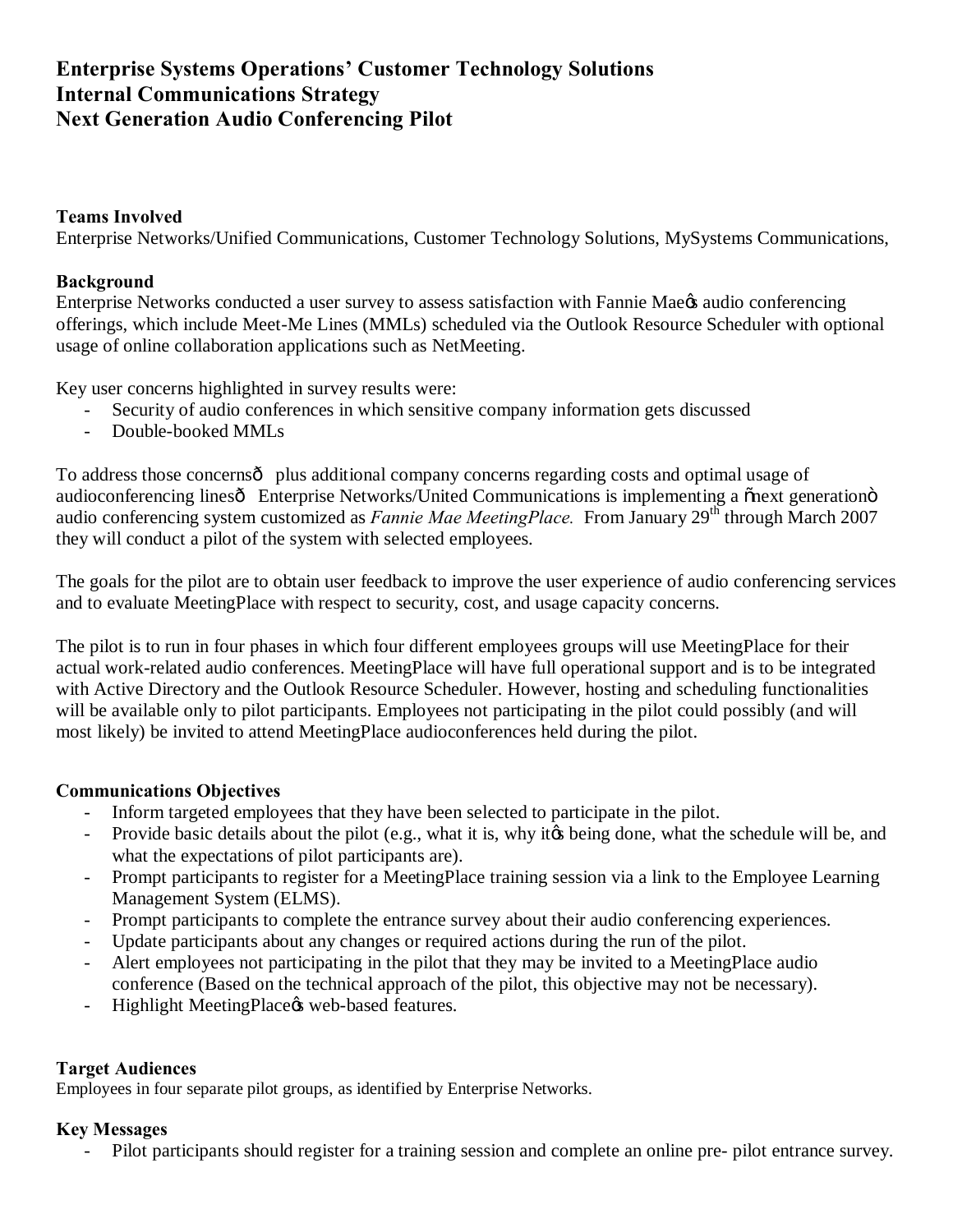- Pilot participants were selected because they are in employees in divisions or business units that frequently use audioconference services.
- Participation in the pilot provides users with a way to help improve the company audio conferencing service offerings.

## **Critical Business Dependencies**

- Determination of training schedule.
- Creation of the survey questions.
- The technical approach chosen for implementation of the system during the pilot.

## **Creative Considerations**

-

#### · *Welcome Email – 1 for Each Phase*

- o Introductory letter emphasizing the importance of the pilot and participation in it.
- o Identify how user was chosen for the pilot.
- $\circ$  Focus is a call to action to begin participation; get user officially  $\ddot{\text{o}}$  in the pilot, wherein the more detailed communications about the product and pilot will be addressed by the pilot facilitators and support resources they are creating.
- o Should identify a point of contact (POC) for questions or concerns.

#### · *Contingency Reminder Email – 1 for Each Phase*

- o Remind participants who have not done so to urgently register for a training session.
- · *Exit Email – 1 for Each Phase*
	- o Announce and provide link to the exit survey.

#### · *SharePoint Portal site*

**Phase 1** 

- o Provide access to all project documentation*.*
- $\circ$  Provide mechanism for quick feedback during pilot (e.g., links to  $\breve{\circ}$ Connect to an Analystö chat session or to emails for project leads within Unified Communications).
- o Summaries and blurbs highlighting user feedback to keep user interest in the pilot on-going.
- o Tips for using web-based features.
- · *"MySystems" Portal News Tab*
	- o Action item about signing up for a training session targeted to pilot participants who have not done so.

| гназе 1                                                |                         |
|--------------------------------------------------------|-------------------------|
| <b>Task/Message</b>                                    | <b>Deadline Date(s)</b> |
| <b>Communications Plan</b>                             |                         |
| Draft communication plan                               | 1/12/07                 |
| Distribute communication strategy for review           | 1/12/07                 |
| Finalize and post communication strategy to Sharepoint | 1/17/2007               |
| <b>Entrance Survey</b>                                 |                         |
| Write draft survey questions                           | 1/11/07                 |
| Distribute questions to project team for review        | 1/12/07                 |
| Obtain final review and signoff                        | 1/16/2007               |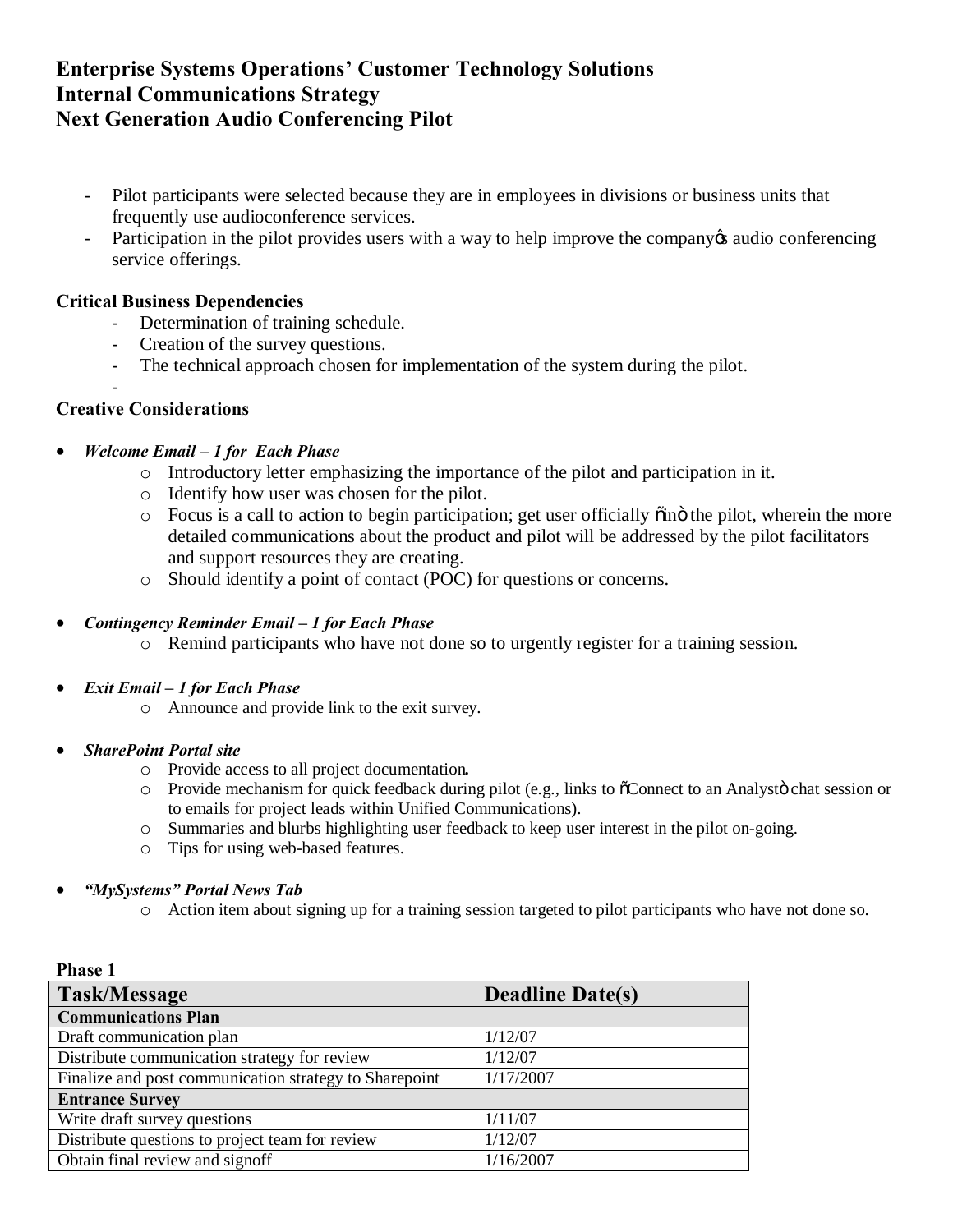| <b>Task/Message</b>                                      | <b>Deadline Date(s)</b> |
|----------------------------------------------------------|-------------------------|
| Create online survey                                     | 1/17/2007               |
| Make online survey available to users                    | 1/18/2007               |
| Make results reports available to project POCs           | 1/18/2007               |
| <b>Welcome Letter</b>                                    |                         |
| Draft email                                              | 1/11/2007               |
| Solicit feedback from Project Team                       | 1/12/2007               |
| Solicit feedback from MySystems Review Team              | 1/12/2007               |
| Incorporate feedback                                     | 1/17/2007               |
| Obtain final review and signoff                          | 1/17/2007               |
| Distribute message                                       | 1/18/2007               |
| <b>Reminder Email</b>                                    |                         |
| Draft email                                              | 1/18/2007               |
| Solicit feedback from Project Team                       | 1/18/2007               |
| Solicit feedback from MySystems Review Team              | 1/19/2007               |
| Incorporate feedback                                     | 1/19/2007               |
| Obtain final review and signoff                          | 1/22/2007               |
| Distribute message                                       | 1/23/2007               |
| <b>News Tab</b>                                          |                         |
| Post targeted Action Item                                | 1/23/2007               |
| <b>SharePoint Portal (built for entire run of pilot)</b> |                         |
| Develop site content                                     | 1/10/2007               |
| Setup Pilot Portal Site design                           | 1/16/2007               |
| Determine user access                                    | 1/17/2007               |
|                                                          |                         |
| <b>Exit Survey</b>                                       |                         |
| Review and edit draft survey questions                   | <b>TBD</b>              |
| Solicit feedback from Project Team                       | <b>TBD</b>              |
| Obtain final review and signoff from                     | <b>TBD</b>              |
| Create online survey                                     | <b>TBD</b>              |
| Make online survey available to users                    | <b>TBD</b>              |
| Make results reports available to project POCs           | <b>TBD</b>              |
| <b>Exit Email</b>                                        |                         |
| Draft email                                              | <b>TBD</b>              |
| Solicit feedback (including project team and Desktop     | <b>TBD</b>              |
| Support)                                                 |                         |
| Incorporate comments                                     | <b>TBD</b>              |
| Solicit feedback from MySystems Review Team              | <b>TBD</b>              |
| Obtain review and signoff from Cheryll Sachs             | TBD                     |
| Distribute message                                       | <b>TBD</b>              |

# **Phase 2**

| Task/Message                          | Date(s)  |
|---------------------------------------|----------|
| <b>Entrance Survey</b>                |          |
| Make online survey available to users | 2/1/2007 |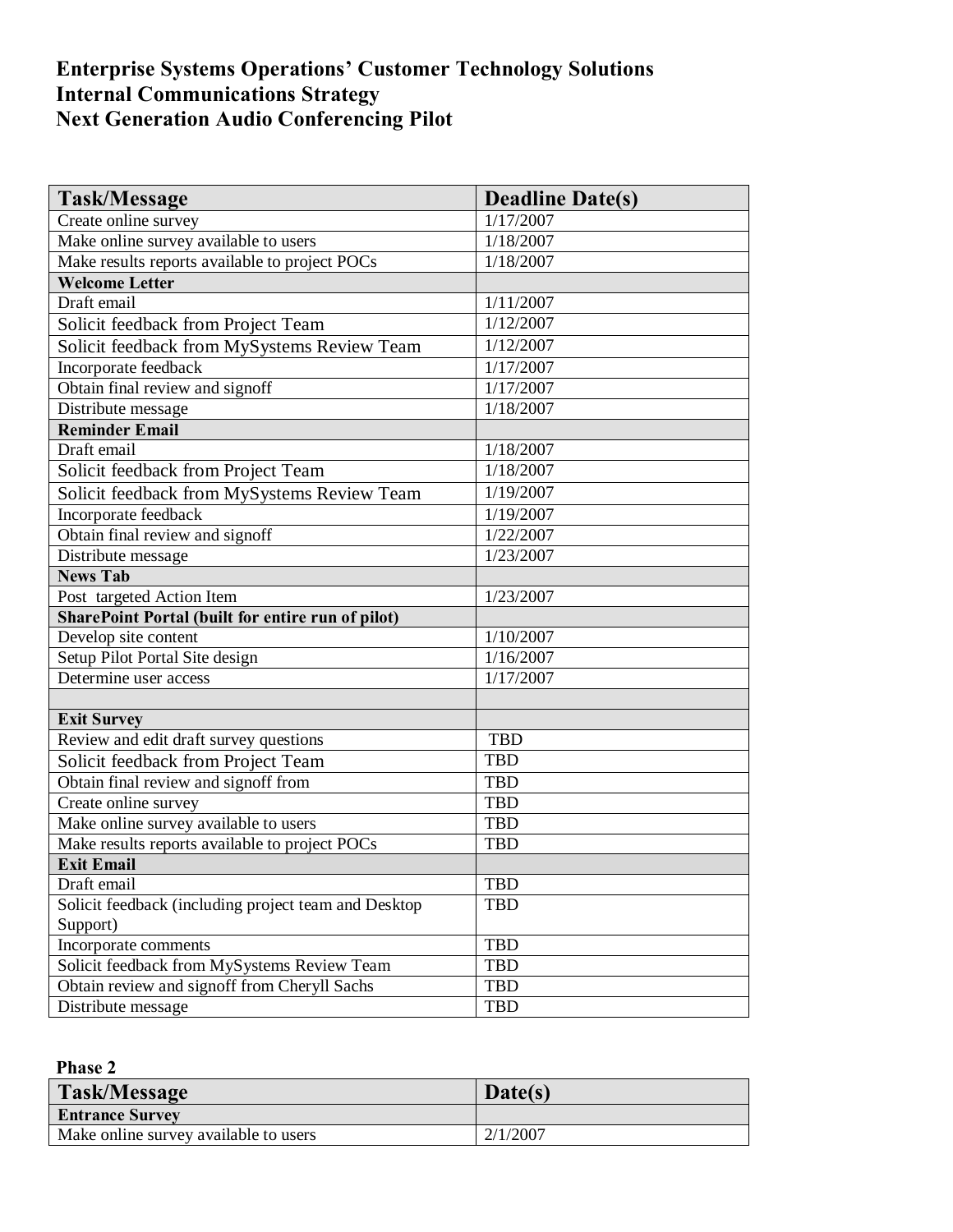| Task/Message                                   | Date(s)    |
|------------------------------------------------|------------|
| <b>Welcome Letter Email</b>                    |            |
| Obtain review and signoff                      | 1/31/2007  |
| Distribute message                             | 2/1/2007   |
| <b>Reminder Email</b>                          |            |
| Obtain review and signoff                      | 2/5/2007   |
| Distribute message                             | 2/6/2007   |
| <b>News Tab</b>                                |            |
| Post targeted Action Item                      | 2/6/2007   |
| <b>Exit Survey</b>                             |            |
| Make online survey available to users          | <b>TBD</b> |
| Make results reports available to project POCs | <b>TBD</b> |
| <b>Exit Email</b>                              |            |
| Obtain review and signoff                      | <b>TBD</b> |
| Distribute message                             | <b>TBD</b> |

# **Phase 3**

| Task/Message                                   | Date(s)    |
|------------------------------------------------|------------|
| <b>Entrance Survey</b>                         |            |
| Make online survey available to users          | 2/8/2007   |
| <b>Welcome Letter Email</b>                    |            |
| Obtain review and signoff                      | 2/7/2007   |
| Distribute message                             | 2/8/2007   |
| <b>Reminder Email</b>                          |            |
| Obtain review and signoff                      | 2/12/2007  |
| Distribute message                             | 2/13/2007  |
| <b>News Tab</b>                                |            |
| Post targeted Action Item                      | 2/13/2007  |
| <b>Exit Survey</b>                             |            |
| Make online survey available to users          | <b>TBD</b> |
| Make results reports available to project POCs | <b>TBD</b> |
| <b>Exit Email</b>                              |            |
| Obtain review and signoff                      | <b>TBD</b> |
| Distribute message                             | <b>TBD</b> |

## **Phase 4**

| Task/Message                          | Date(s)   |
|---------------------------------------|-----------|
| <b>Entrance Survey</b>                |           |
| Make online survey available to users | 2/15/2007 |
| <b>Welcome Letter Email</b>           |           |
| Obtain review and signoff             | 2/14/2007 |
| Distribute message                    | 2/15/2007 |
| <b>Reminder Email</b>                 |           |
| Obtain review and signoff             | 2/19/2007 |
| Distribute message                    | 2/20/2007 |